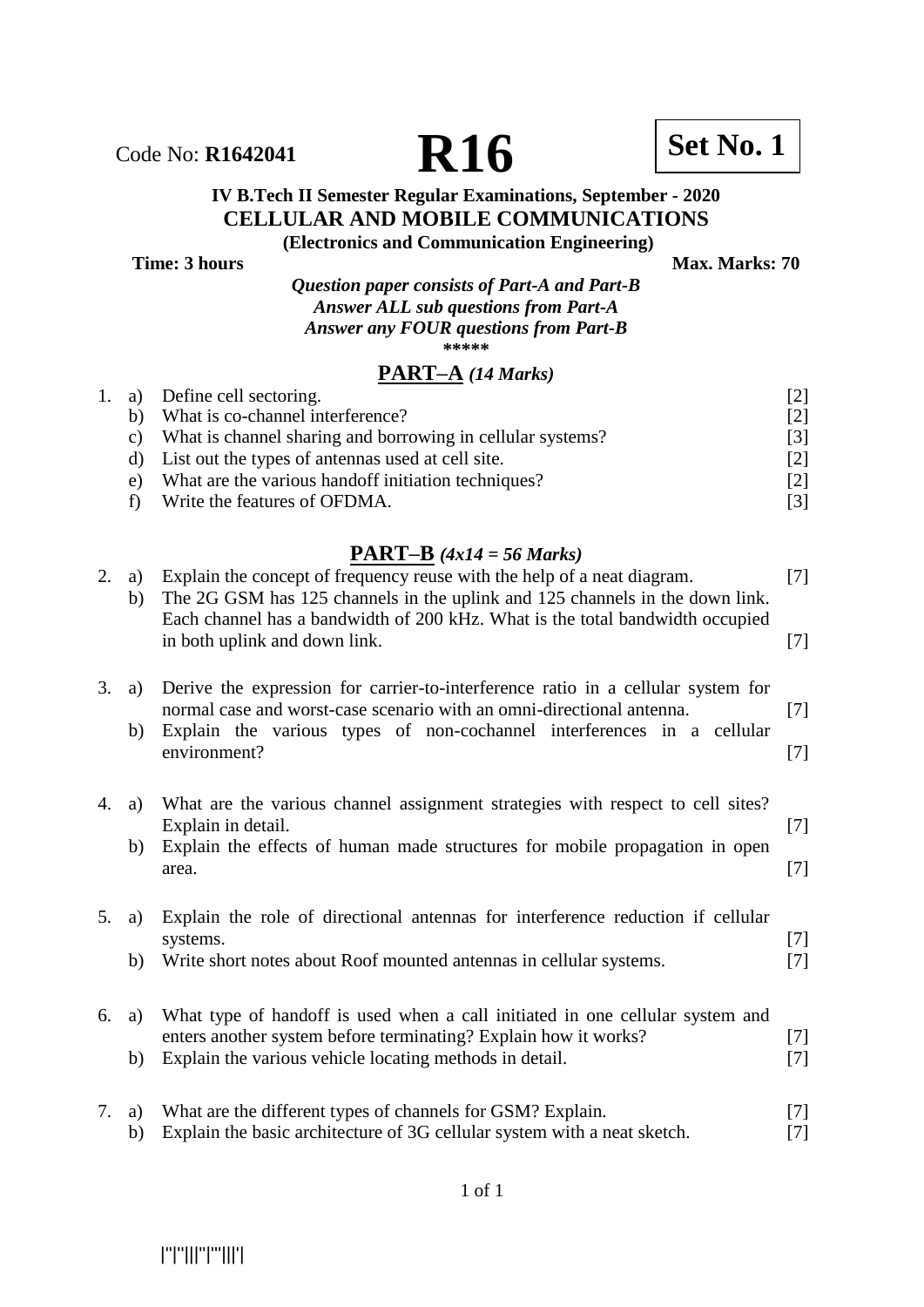# Code No: **R1642041 R16 R16 Set No. 2**

## **IV B.Tech II Semester Regular Examinations, September - 2020 CELLULAR AND MOBILE COMMUNICATIONS**

**(Electronics and Communication Engineering)**

**Time: 3 hours** Max. Marks: 70

*Question paper consists of Part-A and Part-B Answer ALL sub questions from Part-A Answer any FOUR questions from Part-B*

**\*\*\*\*\***

#### **PART–A** *(14 Marks)*

|       | 1. a) Write the differences between macro and micro cellular structures? | $\lceil 3 \rceil$ |
|-------|--------------------------------------------------------------------------|-------------------|
| b)    | Write the different types of non co-channel interference.                | [2]               |
| C)    | Describe the major factors causing propagation loss in cellular systems. | [3]               |
|       | Write the features of omni directional antennas?                         | [2]               |
| $e$ ) | What is forced handoff? Describe.                                        | $\lceil 2 \rceil$ |
|       | f) Write the features of CDMA.                                           | $\lceil 2 \rceil$ |

| 2. | a)       | Explain the principle of operation of cellular mobile system and its components<br>with a neat diagram.                                                                    | $[7]$          |
|----|----------|----------------------------------------------------------------------------------------------------------------------------------------------------------------------------|----------------|
|    | b)       | Determine the number of cells in clusters for the following values of the shift<br>parameters $i$ and $j$ in a regular hexagon geometry pattern:<br>$i=2$ and $j=4$<br>(i) |                |
|    |          | $i=3$ and $i=3$ .<br>(ii)                                                                                                                                                  | $[7]$          |
| 3. | a)       | What is cochannel interference in cellular systems? Explain the different<br>methods of reducing the co-channel interference.                                              | $[7]$          |
|    | b)       | Explain the various functions of diversity receiver with a neat diagram.                                                                                                   | $[7]$          |
| 4. | a)       | What are the set-up channels? Explain, how set-up channels acts as control<br>channels in a cellular system?                                                               | $[7]$          |
|    | b)       | Describe the various steps involved in finding antenna height gain in a mobile<br>environment.                                                                             | $[7]$          |
| 5. | a)       | Explain the principle and advantages of umbrella pattern antennas in cellular<br>systems.                                                                                  | $[7]$          |
|    | b)       | Write short notes about Glass mounted antennas in cellular systems.                                                                                                        | $[7]$          |
| 6. | a)<br>b) | What is different handoff strategies based on algorithms of handoff? Explain.<br>What is dropped call rate? Explain how it is evaluated?                                   | $[7]$<br>$[7]$ |
| 7. | a)<br>b) | Describe the various features and services of GSM system.<br>Explain the principle of TDMA and its frame structure with a neat diagram.                                    | $[7]$<br>$[7]$ |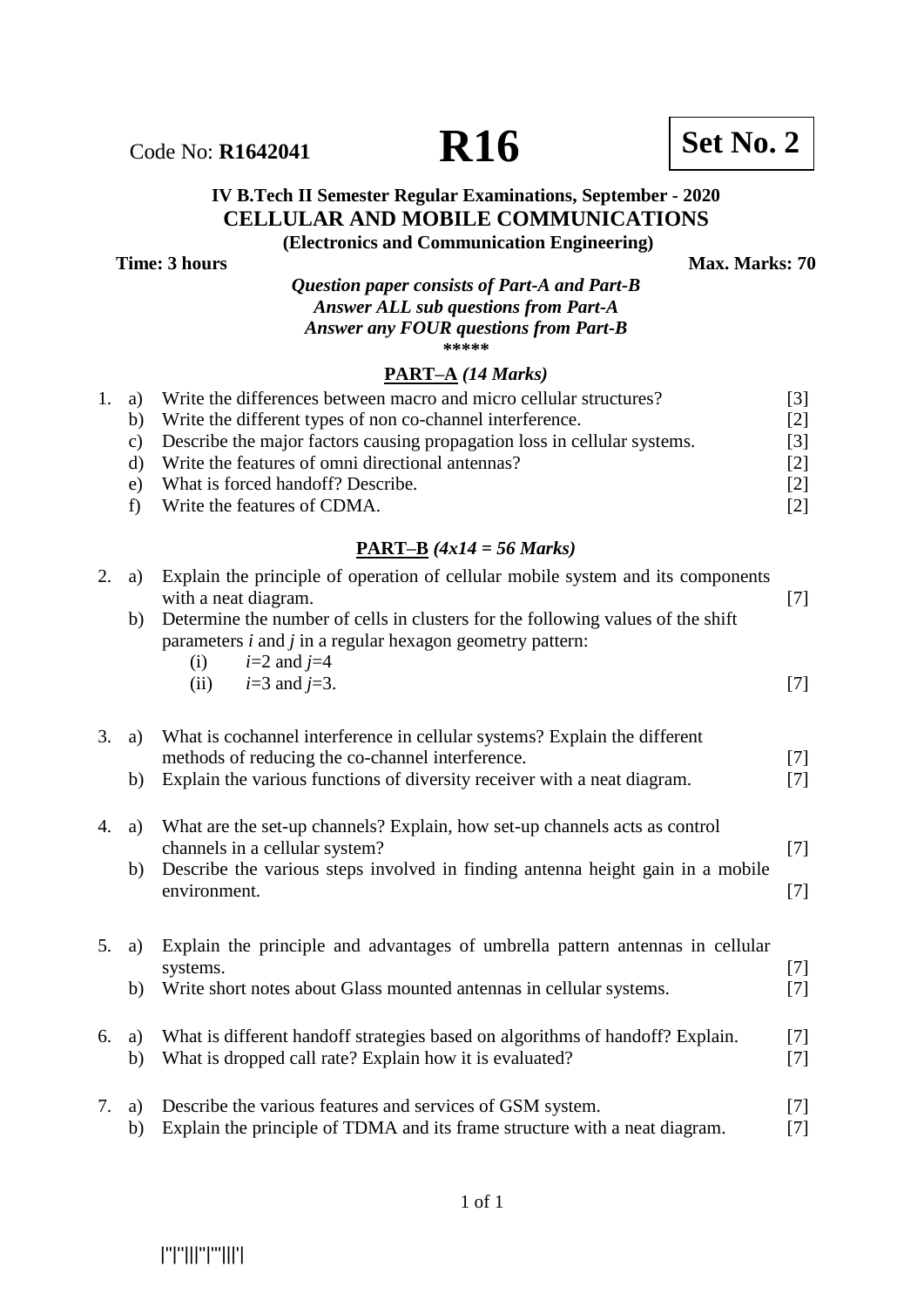

## **IV B.Tech II Semester Regular Examinations, September - 2020 CELLULAR AND MOBILE COMMUNICATIONS**

**(Electronics and Communication Engineering)**

**Time: 3 hours** Max. Marks: 70

*Question paper consists of Part-A and Part-B Answer ALL sub questions from Part-A Answer any FOUR questions from Part-B* **\*\*\*\*\***

#### **PART–A** *(14 Marks)*

| 1. a) | Write the differences between pico and femto cellular structure. | 131               |
|-------|------------------------------------------------------------------|-------------------|
| b)    | Define co-channel interference reduction factor.                 | [2]               |
| C)    | What is the importance of frequency management chart?            | [3]               |
|       | d) List out the types of antennas used at cell site.             | [2]               |
|       | e) Define the dropped call rate.                                 | [2]               |
|       | f) Write the features of TDMA.                                   | $\lceil 2 \rceil$ |
|       |                                                                  |                   |

| 2. | a)       | What is co-channel reuse ratio? Prove that for a hexagonal geometry, the co-<br>channel reuse ratio is $\sqrt{3}N$ , where $N = i^2 + ij + j^2$ .<br>List the various techniques used to expand the capacity of a cellular system. | $[7]$          |
|----|----------|------------------------------------------------------------------------------------------------------------------------------------------------------------------------------------------------------------------------------------|----------------|
|    | b)       | Explain in detail.                                                                                                                                                                                                                 | $[7]$          |
| 3. | a)<br>b) | What is non-cochannel interference? Explain the various types of non-cochannel<br>interference?<br>Determine the minimum cluster size for a cellular system designed with an                                                       | $[7]$          |
|    |          | acceptable value of $C/I = 18$ dB. Assume the path loss exponent as 4 and co-<br>channel interference at the mobile unit from six equidistant cells in the 1 <sup>st</sup> tier.                                                   | $[7]$          |
| 4. | a)       | What are the various channel assignment strategies with respect to mobile units?<br>Explain in detail.                                                                                                                             | $[7]$          |
|    | b)       | Explain the point-to-point path loss prediction model and describe the factors<br>that affect the accuracy of prediction.                                                                                                          | $[7]$          |
| 5. | a)       | What are the different types of antennas used for mobile unit? Explain any one<br>with neat diagram.                                                                                                                               | $[7]$          |
|    | b)       | Write short notes about mobile high gain antennas in cellular systems.                                                                                                                                                             | $[7]$          |
| 6. | a)<br>b) | What are the various hand of initiation techniques? Explain.<br>What is intersystem handoff? Explain with necessary diagram.                                                                                                       | $[7]$<br>$[7]$ |
| 7. | a)       | What are the various subsystems in GSM architecture? Explain the network<br>switching subsystem.                                                                                                                                   | $[7]$          |
|    | b)       | Describe the basic principle and advantages of OFDMA.                                                                                                                                                                              | $[7]$          |